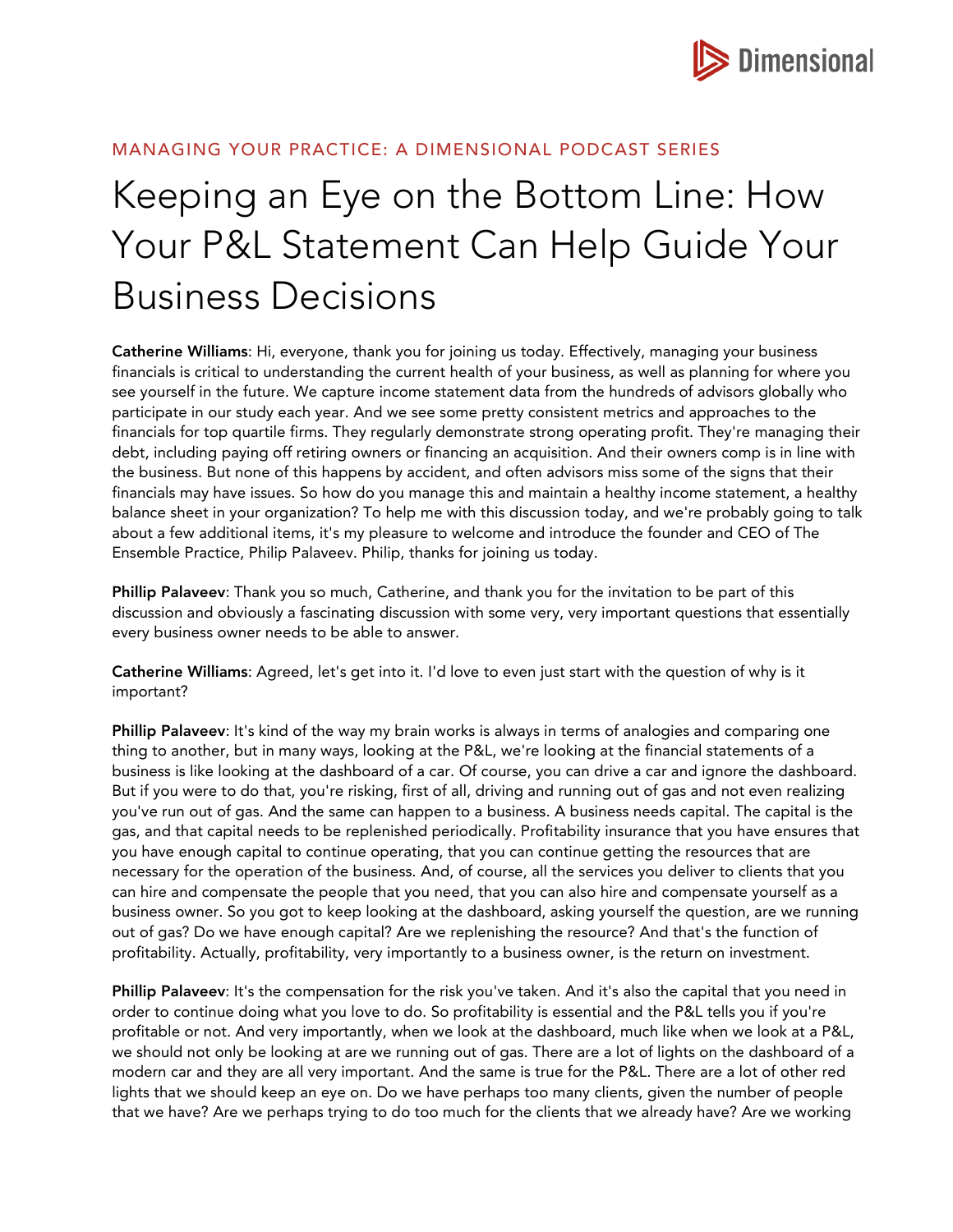with the right clients? Is everyone productive to their optimal capacity? What is our capacity? All of those are very important questions in business that that should be answered by a good look at the P&L.

Catherine Williams: Talk a little bit more about that productivity piece and what about the P&L, what about that income statement could illuminate how you're looking? I mean, certainly there's profitability that it's easy enough to look at relative to operating profit and some of those other metrics. When you think about productivity, what stands out for you as you look at that?

Phillip Palaveev: And I was going to say it's very tempting for business owners to assume that they know exactly what's going on. I mean, you walk into the office every single day. I know I do. And you can observe most of the activities in the office. I know I do. And you kind of walk away in the evening and think, OK, I know what's going on. I can see the emails. I can see the people, I can see the computer screens. I can see the chairs. I can see the conference room. So I have this intuitive understanding of how well the business is functioning. And I have this notion of are we successful? Are we not? Unfortunately, though, is very often sometimes to miss things that are obvious or to overlook things that perhaps should be obvious but are not. And I believe the P&L, together with other financial statements and again, I want to emphasize the P&L is not the only financial statement. The P&L and financial insight can actually help us overcome some of these blind spots that we sometimes have. And I've been a business owner for the last 12 years, actually 13 years now. And I can appreciate that there have been times when I thought the business was doing better than it actually was. There were times when I didn't quite see a problem coming, but it came. And I believe the P&L can be not just the scoreboard of are we doing well, but it can also be an early detection system. When it comes to productivity, there's at least one number particularly that catches my attention, and that's the revenue per staff. If we were to take the entire revenue of the practice, the entire business divided by the total number of people that we have, including yourself as a business owner, assuming, you know, our listeners are mostly business owners, then that number of revenue per staff will give you a very good sense of where is our capacity relative to our own historical performance and relative to other firms in our own industry.

Phillip Palaveev: And again, notice there are two sources of benchmark. One source of benchmark always is how have we done this in the past? Are we doing better than we have in the past? Are we doing worse than we have in the past? The second source of benchmark is what about others? What about all the other firms that are about the same size that we are, that are pursuing the same clients that we are, that are delivering services similar to what we do? Are we performing as well as they are? And both benchmarks can tell us quite a bit. The historical comparison can tell us if our capacity is being depleted or if we have more than we have in the past. The external benchmark will tell us that if we're using people at about the same level of productivity as others are. So your revenue per staff will give you a very good idea of do we have enough people given the levels of revenue that we generate? And then if we see that number going very high, that would suggest that, hey, we are probably very profitable, but are we perhaps running out of capacity? Should we start hiring people. Obviously, if the numbers running low, that will be an indication that we have quite a few people now we need to get the revenue to the same level.

Catherine Williams: I think that's one reason why in our Global Advisors study that revenue per full time employee metric is one that everyone sort of automatically goes to and to your point drives conversation around productivity, profitability as well as capacity. Is that number too high? Is it too low? How does it look alongside your peer group? So I absolutely hear you on that and we've seen that number. I'm curious if you've seen it kind of sit at a certain in a certain space or at a certain level, if you will, for a number of years. We have within our study. Has it been a fairly, as you look at a sort of across the industry or across certain firms of certain sizes, do you see a fairly consistent number?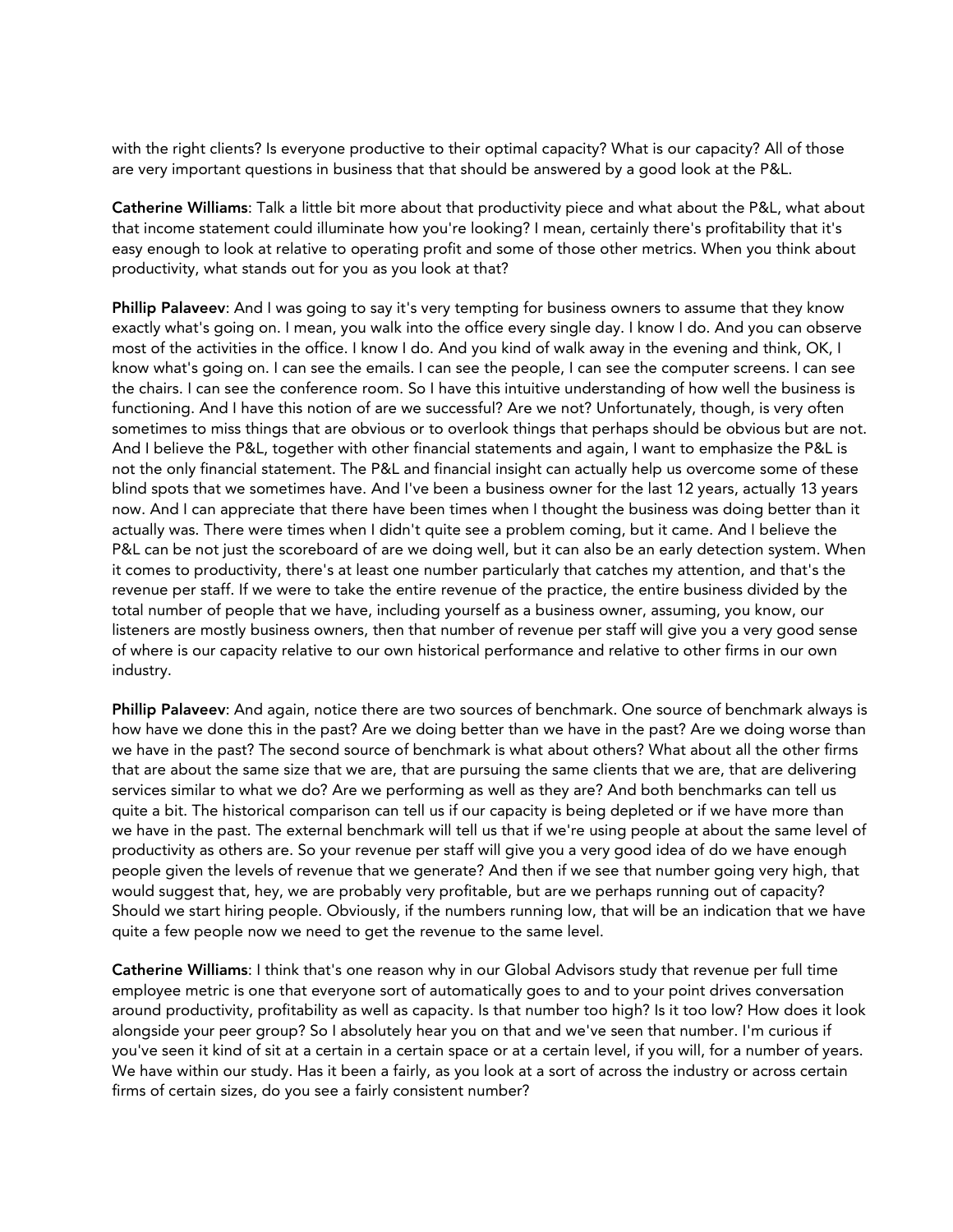Phillip Palaveev: Probably a couple of very notable trends, the first one is, generally speaking, large firms tend to have significantly higher levels of productivity than smaller firms. If you look at the statistical averages across the industry, the largest firms in the industry have more than three times the productivity of smaller firms. There's a reason for that. The largest firms tend to have the largest clients. The correlation between the size of the firm and the size of the client relationships is staggeringly consistent. If you actually do correlation analysis, the correlation between the size of the firm and the size of the client is 96 percent. The larger you are, the larger the clients you work with. It is relatively unusual, not impossible, but relatively unusual to find a small practice working with very large client relationships. The larger the clients, the more productive the firm. Generally speaking, of course, some of these things are overgeneralization, but if you're working with \$20,000 average client relationships, you're probably at least twice as productive than a firm working with \$10,000 client relationships and probably at least three times as productive as a firm working with \$5,000 client relationships. So the larger the client relationships are — up to a point, up to a point, I want to make that point clear – the more productive the firm. So a large firm may see productivity numbers such as four to 500,000 in revenue per staff. A smaller firm may see these numbers as low as 250,000 or so. So it's important to compare yourself to firms of the same size. Over time, the productivity metrics have improved some, but not dramatically. Technology promised to give us more productivity, but somehow that didn't quite materialize. What has happened that over time, just the quality of client relationships across the entire industry has actually continued to improve. The average size of a client relationship continues to grow. And as a result of that, we have seen improvement in productivity more so than somehow operational efficiency, technology or scalability, creating better numbers. As a matter of fact, to be honest, I think we're in an industry that is very fortunate to be very profitable and successful, but not particularly easily scalable. We can always create a very profitable \$5 million business, but it's not easy to scale that into a \$50 billion business. Actually, it's incredibly difficult. So we got to keep that in mind that productivity has to be put in context. Some of the better numbers may belong to firms that just simply work with better clients, not necessarily that they're using a better process.

Catherine Williams: I think that's really interesting because the instinct when you think about those numbers and you think about the edge of that larger firms have around that revenue per full time employee, I think your instinct would be to assume, OK, well, clearly they've got great technology deployed. They've got workflow processes. I mean, they are leveraging and creating scale in a way that smaller firms can't. And that's how you get to that number. But I think maybe to your point, one area on the income statements that we've gathered year over year in our Global Advisors study around that spend on technology as a percentage of revenue, it's actually been very consistent across faster growing firms, smaller, slow growing firms, big firms, small firms like that percentage is actually kind of the same. Now, we certainly see some differences in how they spend some of those tech dollars. But maybe I think that maybe supports your point that they're not necessarily doing something magical on the technology side or the workflow side that gets them to that scale, gets them to those metrics.

Phillip Palaveev: Yeah, it's I mean, it's a very interesting, fascinating conversation, I wouldn't propose to have the answers, but I do have a hypothesis and I can't help myself but remember kind of an old story from the Soviet days. Apparently NASA, the National Space Agency, spent millions and millions of dollars of developing what's known as the space pen. And the space pen is necessary because our ballpoint pens don't work in the absence of gravity, we need gravity in order for the ink to flow. So in the absence of gravity, NASA had to spend quite a bit of money developing the space pen that actually works in space. The Russians, in the meantime, just use the pencil. So actually, the story is longer than that. But it's simpler this way. That very often in advice, you can just use a pencil. If you look at the largest firms in the industry and you look at some of the smaller counterparts, they're essentially using a very similar technology and they're deploying that technology in very similar ways very often. I don't necessarily believe the technology somehow, dramatically and drastically is going to alter the economics of the business, at least not until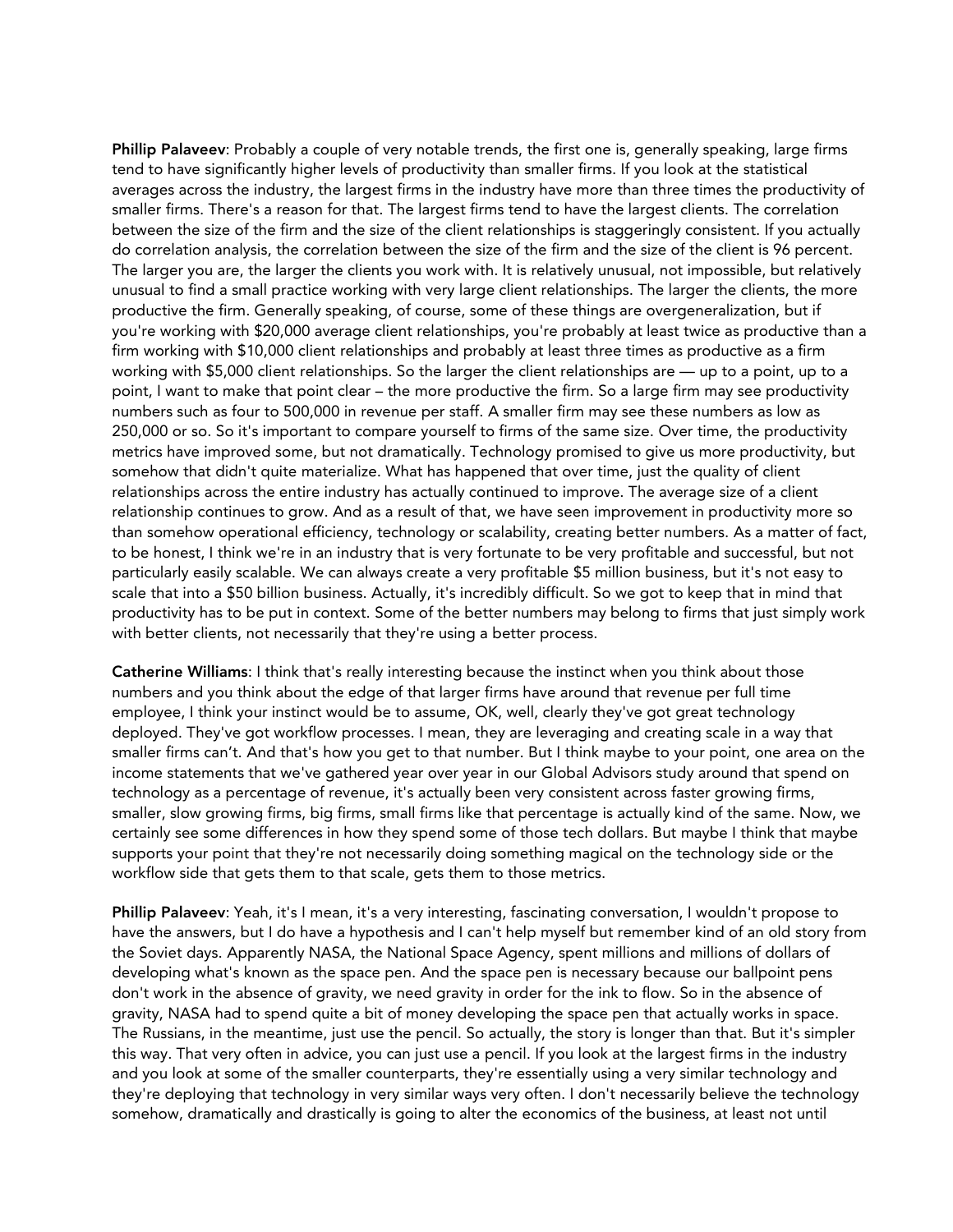somehow we fundamentally change the client relationships and the ways in which client relationships clients interact with the advisory firm.

To be honest, I'm a little skeptical of scalability because scalability very often destroys relationships. Scale and relationships are opposed to each other's concept. Things that are scalable are not necessarily closer, more intimate, more emotional, more empathetically connected. Frequently, I would say, look, you know, if you look at restaurants, the most scalable restaurants are chain restaurants. That's McDonald's and Burger Kings and Domino's Pizza, that they are scalable. I don't mean to disrespect those brands. They're quite delicious. But very few people take their spouse on their anniversary to one of those chain restaurants. We usually would seek a more intimate setting. You know, everybody kind of wants to go to the place where the bar "Cheers" where everybody knows your name. Most advisory firms, particularly independent advisory firms, as the concepts were created to be bar "Cheers" -- that's their competitive advantage, that everybody knows your name. They pay a lot of individualized, personalized attention to you. They really respond to your individual needs. All of that suggests not scale. In return for destroying our scale, we get incredible retention of clients. We have 98, 99 percent client retention. That's not true for actually the scalable business models. The things that are scalable also very easily replaceable. And in return for sacrificing scale, we also get profitability. Unfortunately, things that are very scalable very quickly become price competitive. Manufacturing being a great example of that. Manufacturing is very scalable, which means that it also competes on price extremely fiercely. Independent financial advisory firms typically forego scale to create intimacy, to create client retention, to create depth, to create ongoing dialogue. That's the reason why advisory firms talk about multigenerational clients versus an annual subscription. Kind of a long-winded speech that really means to say that, look, economies of scale are going to be relatively limited in our business. But there are other tools for managing the P&L to continue generating profitability and return on equity, because to me, those are the key concepts. As long as you're profitable and as long as you generate the necessary return on equity, how you get there is more of a secondary question. It's a question of strategy. It's a question of approach. It's a question of methodology. But if you can create the necessary profitability, a return on equity, then you're doing well and you should probably continue doing what you're doing.

Catherine Williams: So with that, let's talk about operating profit, profit margin maybe is a better way to say that, but is there a threshold? Is there a target? What do you see that sort of delineates those that might be operating in the healthy space versus unhealthy?

Phillip Palaveev: The rule of thumb has always been 25 percent or higher after fair compensation to the owners of the business, which is a very important statement, but after fair compensation to the owners, 25 percent profit margin or higher has been kind of always the rule of thumb for advisory organizations. Now, on the upper end of that spectrum, I mean, I have observed over the years organizations that have more than 50 percent profit margins. It is possible. However, I would probably say that, look, once your operating profit exceeds 35 percent, there's a reason to start scratching your head and wondering, are we underinvesting in people, are we hiring enough or are we doing enough? Are we missing something? Now, that doesn't mean that you are, but that's when you start asking the questions. We also got to recognize some aspects of our business are very scalable. As much as I said no scale. Well, there is scale. The biggest source of economies of scale typically is the investment management division or investment department. If you are actually in the business of managing assets for advisory and non-advisory clients, you may see some very significant economies of scale. Mutual funds and investment management companies achieve great economies of scale when they can attract high levels of assets. So if you take a firm that has a very sizable investment management component, you may see higher profit margins, but you also see perhaps higher volatility of revenue. If you take a firm that doesn't do any investment management, only focuses on wealth management, advisory relationships, outsources investment management, then generally speaking, you see a firm like that operate between 25 and 35 percent profit margin.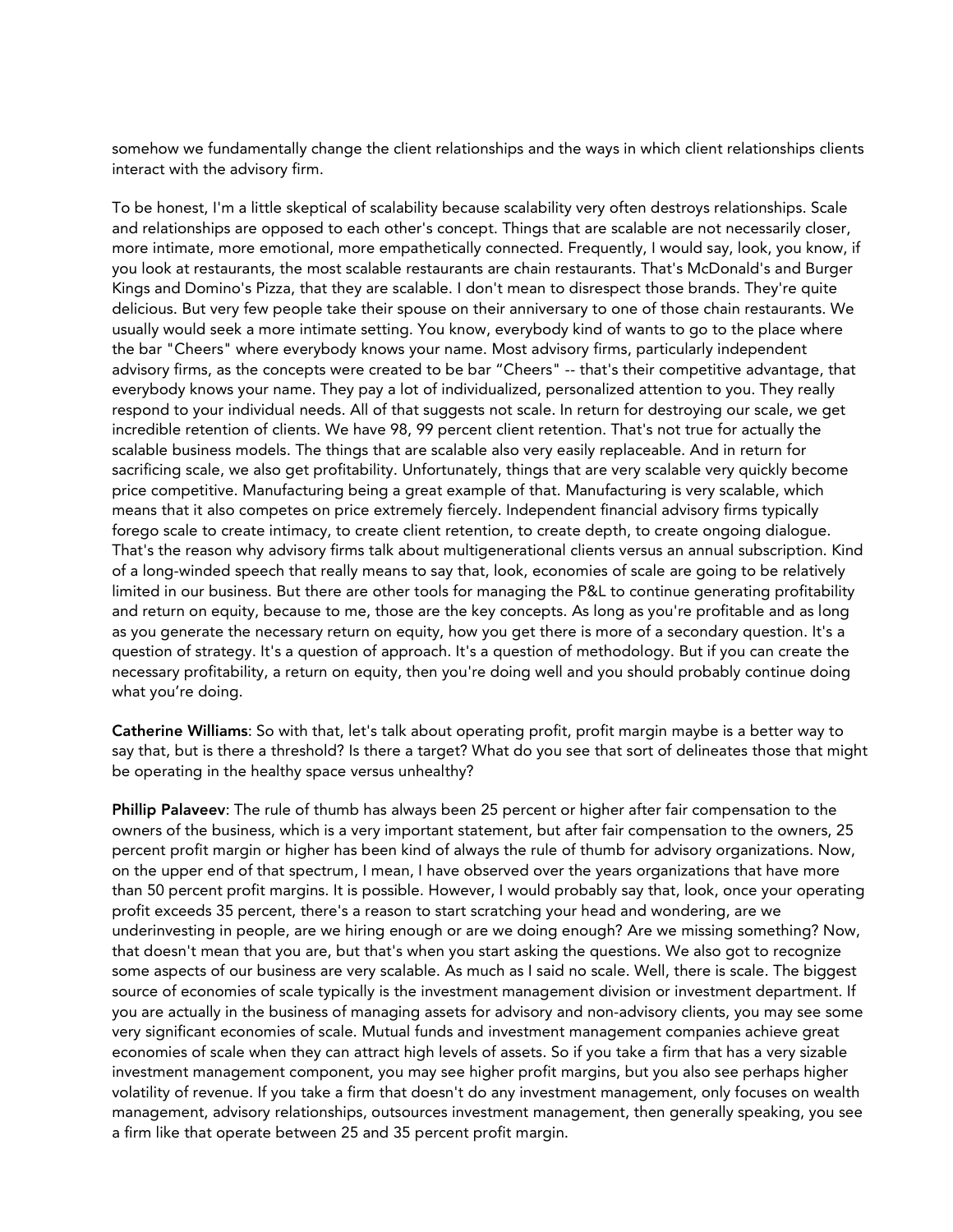Catherine Williams: Are there times when it can make sense to go below that threshold, certain activity occurring in the business that warrants at least a temporary hit to that profit margin?

Phillip Palaveev: Possibly, possibly, but we've got to go back to, what's a healthy business. So a healthy business, first of all, provides clients with everything they need and everything they deserve. That means that the business is able to procure all the resources necessary to provide that service to clients. So it's not healthy to operate a business where you can't hire the people the clients need to have in front of them. It's not healthy to operate a business that can't afford to buy the technology that's necessary to generate the right outcome. So long term, you've got to have enough profit to buy the stuff you need, in order to deliver the stuff that your clients need. The same is also true for a healthy business needs to reward the owners so that they want to and choose to continue to be owners. Because owners have to sign the lease, owners have to register with the state, the owners have to pay the taxes. Owners have to be an employer. Owners have to meet with regulators. Owners have to respond to all of the risks of the business, including downturns, such as what we just observed about a year ago. So you've got to reward the owners for being owners. Otherwise, at some point the owners will stop being interested in being owners.

Phillip Palaveev: So to generate sufficient return on equity, that's why you need the 25 percent profit margin. The return on equity is meant to be a long-term concept. So for a period of time, if the business needs significant amount of investment that will pay off in the future, it's OK to go to a lower level of profitability because somewhere in the future we are going to experience higher level of profitability. But you've got to be very, very careful. Are we investing in the future or are we just committing a mistake that perhaps we'll continue committing for many years to come?

Catherine Williams: One area that that comes to mind that I'd love for you to talk about is this area of owner's compensation. How does it show up? How can it be a potential challenge within the financials and that what does it look like when it's right sized or balanced out?

Phillip Palaveev: Yeah, I mean, probably we need to kind of very quickly go over owner compensation and what we mean by compensation. So let's clean up our terminology a little bit. If I'm an owner of a business, that I happen to be, first of all, I derive income from that business. I want to emphasize the word income. Income is what I take home. Income is what shows up on my K-1 or some on my tax return, some combination of tax forms. So income is what the total amount of money I generate for being involved in this thing. This thing being my practice. Now I can probably, and I should probably split my income into at least two sources. One source of income is my job, because I am the CEO of The Ensemble Practice, which happens to be a job. It's a real job. I actually have to do stuff and that job occupies my time, my attention, my energy, whatever talent I have. Not a lot, but some, you know, everything that I put into it. Theoretically, this business that I'm part of could be owned by somebody else. I mean, there were parts of my personal history as a consultant when I actually worked for a company. I worked for Moss Adams, and Moss Adams paid me a salary in return for my efforts. The same is true for owning a business. As a business, you're a business owner, you're still a quasi-employee. And as an employee, you need to be compensated for your effort, just like you would have been in the open market. And that's the important part, just like you would have been if you work for somebody else.

## Catherine Williams: Mm-hmm.

Phillip Palaveev: So the job that you're doing as an owner is worth something. How much? Well open one of the many excellent compensation surveys and they will tell you what's the compensation to someone who is employed to be an adviser, who is employed to be a CEO, who is employed to be a chief operating officer, or any of those titles. Then the second part of your income is going to be not compensation, but the return on equity. That's, quote unquote, your dividend for being invested in the business. So let's say for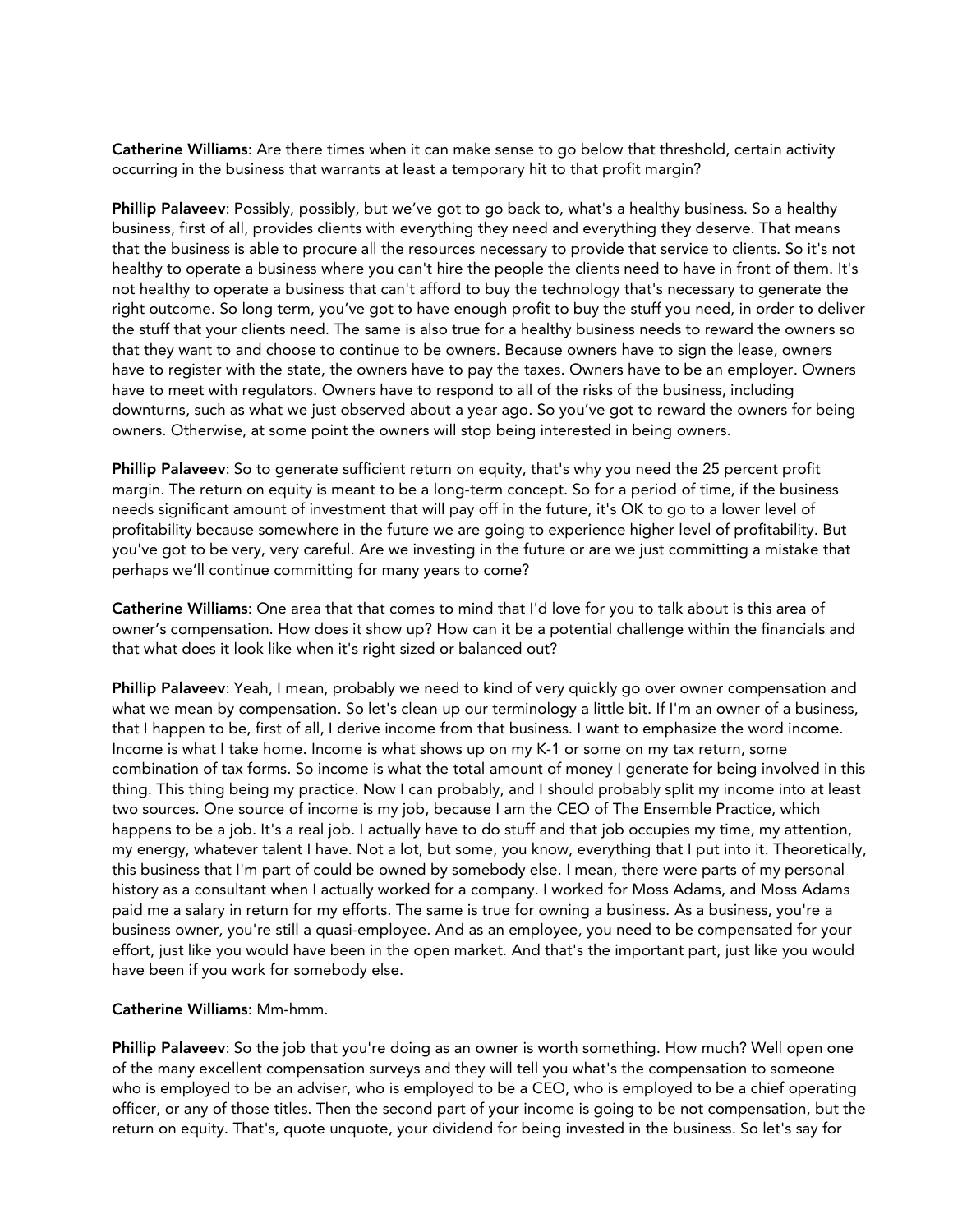the sake of argument, let's say I generate 400,000 in personal pre-tax income. Let's say for the sake of argument that someone in my position would normally be paid 200,000 in compensation. That's the job that I do. The other 200,000 in compensation would be the dividend that I generate as an owner of The Ensemble Practice. So it will be one, return on labor, and one, return on investments.

# Catherine Williams: Mm-hmm.

Phillip Palaveev: Now, if you are a one and only owner of the business, perhaps this entire calculation is not particularly relevant. Does it matter if you have a \$50 bill in your left pocket or a right pocket? You can move money from left to right pocket. It's still your money. Doesn't matter that much. But the moment you have a partner, it becomes actually very important what pocket the money is coming from. Imagine, Catherine, before I was the only owner, I was taking home 400,000, 200,000 in compensation, 200,000 in profit. Imagine for a moment you became my partner and somehow now you own, let's say, 60 percent of the business. Notice that as a 60 percent owner, you own 60 percent of the profits. To calculate profits, we need to pay me first. If we say capturing your 60 percent owner of 400,000, which is my income, that means that my personal pre-tax income now is only 140,000. In other words, I just sold you a portion of my job and jobs should not be bought and sold. Jobs belong to the person that is actually doing the work. So really, the new owner, if you were to come in and be a 60 percent owner, you will participate in 60 percent of the 200,000 in profits, not the 400,000 in income. And that's why the moment you have even one partner, it really becomes important to benchmark your compensation as an employee of the business and make sure it's right, because it affects your profit and your profit affects your partner..

Catherine Williams: You know, this area, this conversation comes up a lot with advisors we talk with who are contemplating stepping into the M&A space of some kind. To your point, they're a single owner right now, they're looking to perhaps merge or maybe in some cases be the seller to an acquirer. And often that's where this conversation comes home to roost. So what are you seeing? Is this an area that firms are figuring out that as you are looking at a potential acquisition, what are some of the areas that you would say pay really close attention to on this if you are looking at growing through this process of taking on a partner or merging with another firm?

Phillip Palaveev: There's a tendency once again, if you have a partner, you're already keenly aware of these dynamics and you're probably working on these dynamics quite a bit. If you have 20 partners, you probably are extremely aware of these dynamics and you've worked on it for quite some time. So the largest firms in the industry have already figured this out and they figured it out a long time ago. They continue to spend a lot of time and attention making sure that they pay their partners and their owners properly so that they can actually allow for their investors to generate the necessary return on equity. And frequently, large firms also have institutional investors that are really keenly focused on making sure the profit is right. Unfortunately, the smaller firms that are transitioning from one owner to two owners or being sold to a new owner at times can be a little oblivious to it and between you and me because obviously nobody else can hear us, right? It's not like this is being recorded.

## Catherine Williams: Exactly.

Phillip Palaveev: Individual books of business appear to be overpriced from that perspective, you hear multiples of revenue that are approaching a level that suggests to me that someone's selling their job. They're not just selling the transferrable profitability that our book of business generates. They're actually selling their job. If you think about it, if, let's say, normal profitability is around 25 percent. Right. That means that let's say a multiple of eight times profit, EBITDA, is the same as two times revenue. Right, mathematically two times revenue. Two times 25 percent times eight equals the same numbers. Right. So if we hear multiples of EBITDA about eight times, that suggests about two times revenue. That's the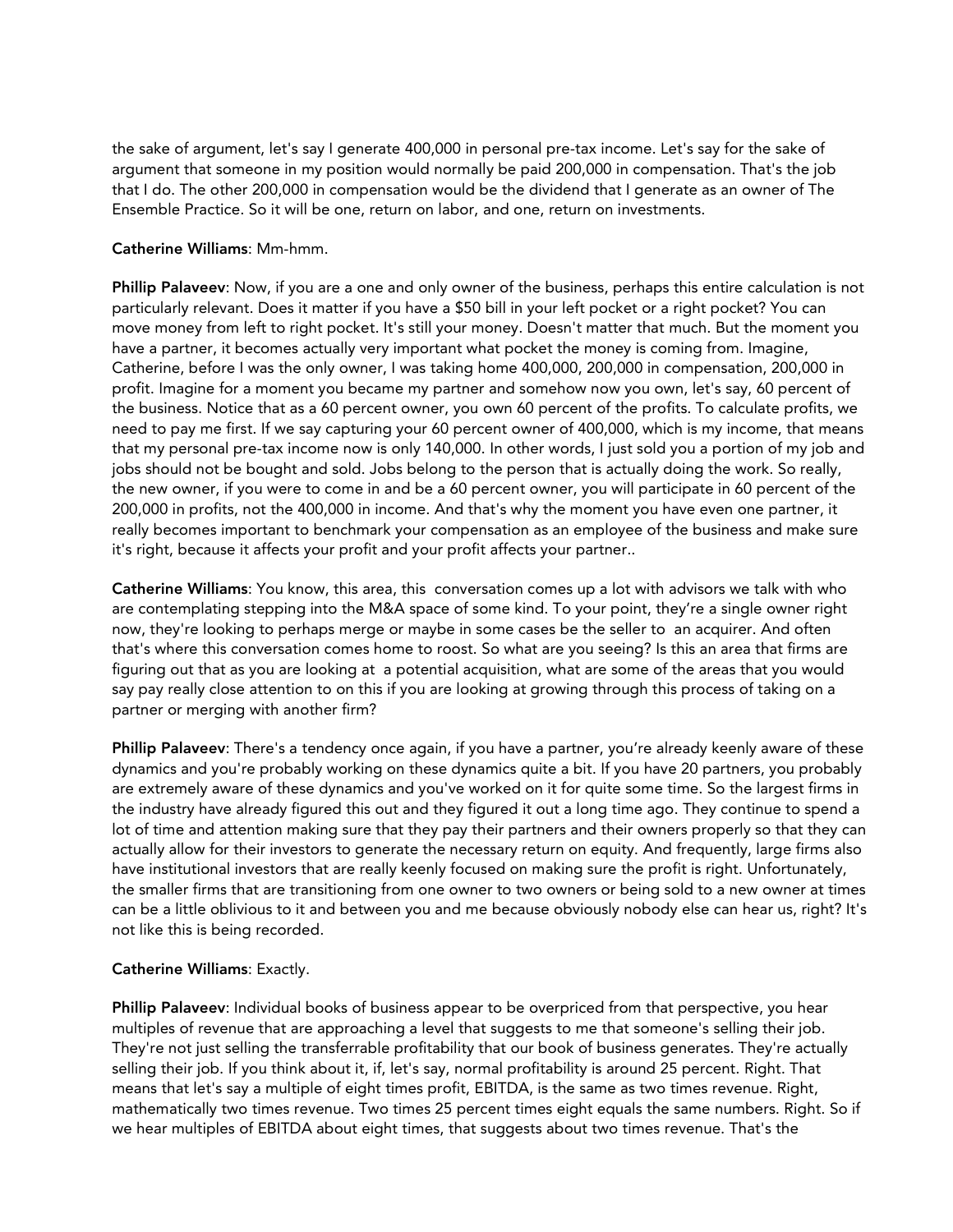equivalent. However, in the individual books of business market, quote unquote market, because it's kind of an interesting market. It's not unusual to hear multiples as high as three times revenue, which if normal profit is 25 percent, that will suggest multiples of EBITDA of 12 times. That's a multiple that even the largest firms will be dreaming of in some scenarios. And that seems to be accessible to the smallest of books of business, which should be the exact opposite, to be honest. Some of these multiples, first of all, some of these multiples kind of look and smell like smoke and mirrors. Are just some numbers being made to look better than they really are? But some of those numbers also would suggest to me that some people successfully are selling their job, and that means that somebody is buying a job and they probably shouldn't. But that's for them to determine. In economics, I think they call that the winner's curse. And it's the tendency in a competitive bidding auction for the winner of that auction to overpay.

Catherine Williams: What are the repercussions of that, do you think, in your opinion?

Phillip Palaveev: I think what happens in business is if you overpay for a business, then that depresses the future return on equity for quite some time. Obviously, everything you acquire becomes part of your equity. And if you spend too much acquiring your equity, then your return on equity in the future will perhaps be depressed.

Catherine Williams: I'd love to talk for just a moment around G2, again, another area that that we're having lots of conversations, seeing a lot of interest, some activity, this idea of getting equity into the hands of G2 for purposes of ultimately succeeding the business to them. So when you do think about it. If G2's listening now, right, what would you say to them relative to assessing the financials of the business that they're being asked to write a check into or potentially take over at some point down the road? What would be some key areas you'd think you'd want them to pay attention to?

Phillip Palaveev: First of all, understand very well what you're buying. Meaning, please obtain the financial statements, please examine them carefully, please obtain a copy of the ownership agreement, shareholder agreement, operating agreement. Please understand and read it carefully. Please be very familiar with the strategy of the business and all the sort of the obvious questions about vision for the future of clients being served, competitiveness, pricing and so on. In other words, treat this as an investor. These are people who are incredibly highly educated on how to evaluate an investment. Don't forget that education just because it's a privately owned stock doesn't mean that the rules, the same rules don't apply that were part of your CFA or CFP course. Because take a look at the historical profitability, take a look at the ratios, ask the obvious questions about how this business will perform in the future. As you evaluate that investment now, you know, you kind of have to be clear with yourself as a G2. You know, it's easy to discuss risk return relationship when it's in a spreadsheet. It's very difficult to experience risk return relationship when you actually have to put your own money into the business.

## Catherine Williams: Mm-hmm.

Phillip Palaveev: If you're buying shares into a privately owned business, you have to realize you are taking a risk and no one can inoculate you from that risk. It's not unusual for me to hear questions such as, well, what happens to our business when we have a recession? When the answer is, what do you think happens? I mean, you are a financial advisor. Why would you even ask that question? You should know this. We know what happens and that's the risk. But that's why we need 25 percent profit margin, because when the times are not as good, we are going to use that profit margin to serve as a buffer against recessions, declines of revenue and so on. If we have a 10 percent profit margin in good times, we are going to have losses when times are not so good. The second part of this is also think like an entrepreneur. If you see shortcomings in a business, you can certainly criticize them. But also take a look at can I actually fix these things almost like, you know, think as a construction guy looking at a house going like, OK, if I buy this, he has some issues,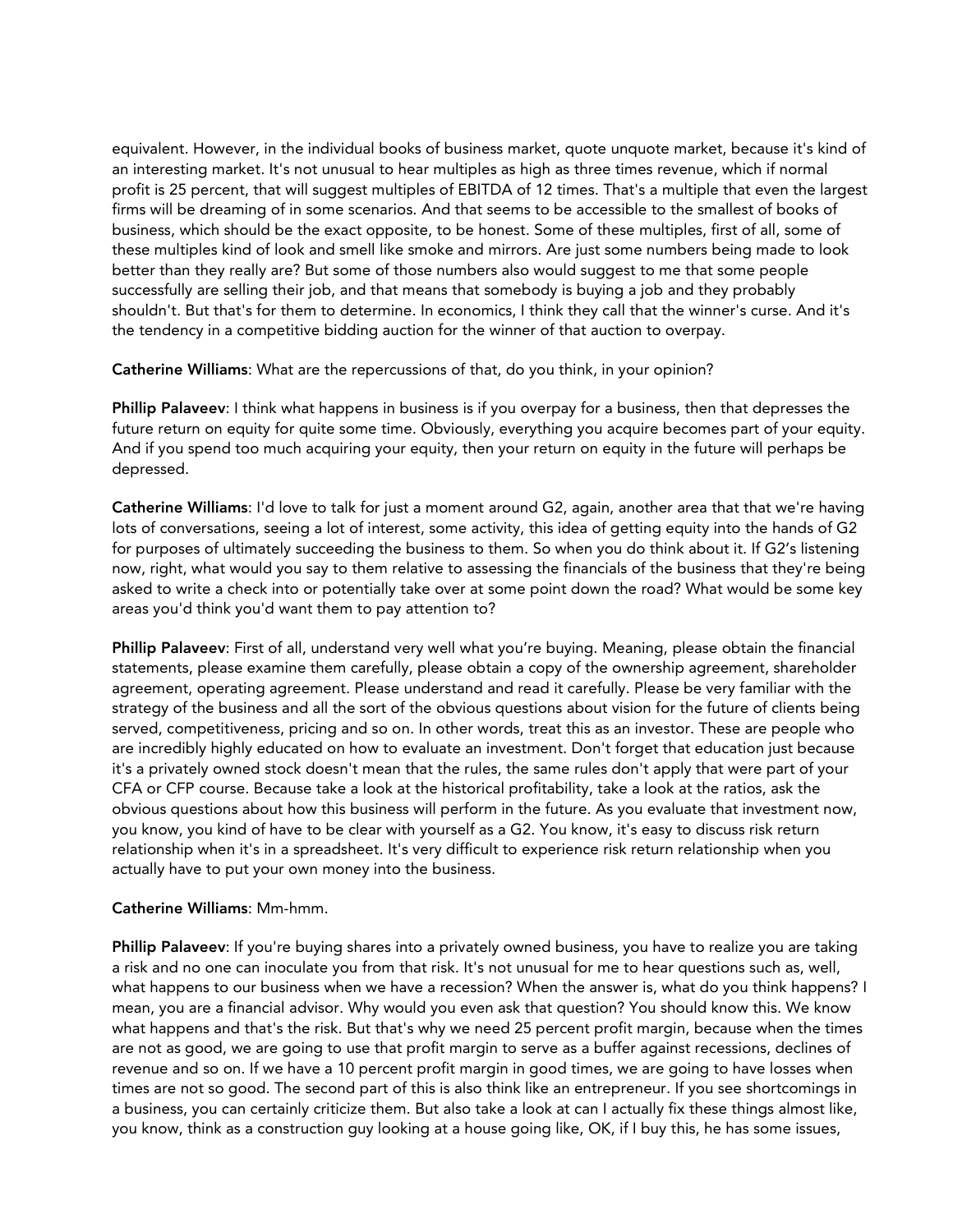but can I actually fix them and make this into a wonderful place? And if you can, that's when you're going to create your wealth. That's when you're going to create even better return on investment, even better return on equity. So kind of have a problem solving approach, not just a critical approach At the same time, though, I think owners, founders have to be realistic about the value of the business. It's a question of affordability, but it's also a question of existence. An advisory business only exists as long as it has clients and it has advisors. And by the way, if we lose the advisors, we're going to lose the clients. In order to have advisors, we need to compensate them well for the work that they do and we need to provide them with opportunity. If we have a business that has trouble retaining the talented advisors that service our clients, we're not going to do well. And in our industry, the best advisors are seeking to be owners of the business. They're seeking to participate in the value of the business that they create. So if the expectation in most firms is to be an owner and to be a partner, and if you're the one of the few businesses that does not offer that opportunity, you may find it harder to retain people. I would much rather sell five percent of my business at a steeply discounted value to my best partners, so that they can continue to be involved in that business, so that I can continue turning around and perhaps selling the rest of the equity to my investors at a much higher valuation than to tell my partners, no, you cannot be an owner because the price is too high and then watch them walk away. I almost suggest, you know, let's say roughly half of the equity of an advisory business sort of belongs to the best contributors to that business—advisors, operation managers, technology people, the best sort of the best players on the team. And if we carve out half of the equity and say that really belongs to the best players on the team and that equity needs to be transacted at levels that allows them to actually purchase it and benefit from the return on investment, then I think we can turn around and say, well, the other half of the equity could belong to pure investors. They're perhaps not involved in the business. And those pure investors perhaps will pay higher rates because they don't have to come to the office. They don't have to roll up their sleeves. Their return on equity is still going to be very high and they're still going to reach their targets. But they don't actually have to sit in client meetings. If you almost think of it as two classes of shares that you have to work your class of shares being worth something and then you don't have to work here, we'll just send you the money class of shares. That's probably worth a little bit more. And to be honest, that's the capital structure that we're seeing over time become somewhat standard, especially amongst the large firms. Something like 40 percent of the largest firms in the industry these days have some equity participation from institutional investors. I think that's very much becoming the norm.

Catherine Williams: It's what we're seeing as well, too, it's interesting to watch that evolution over the last even three to five years.

Phillip Palaveev: Now, when I say half and half, I mean, it could be 60/40, but some amount of equity has to be available for the best players in the team. And I think if you do that, then you allow for the possibility for external investors who, of course, are also very beneficial and very instrumental in the growth and success of the firm.

Catherine Williams: And we certainly have seen a correlation in our global advisor study between with firms who have not just transitioned equity from G1 to G2, but really have a purposeful, multigenerational view on that and are actively pushing equity into the hands of the broader organization. And those firms tend to be in that higher growth, higher revenue quartile with our study, whether there's actually a straight-line correlation between the two, not sure. But we do see those both in play very much.

Phillip Palaveev: You can't really be a large firm without very thoughtfully and deliberately approaching the issue of continuity succession, and actually I'm going to borrow a term that I've heard mostly from Tim Kochis, the notion of a permanent firm. Tim Kochis, founder and former CEO of Aspiriant, Rob Francis very eloquently also speaks on the same issue. They talk about Aspiriant being a permanent firm, meaning that they will always be there to provide clients with the service that they expect and they need and they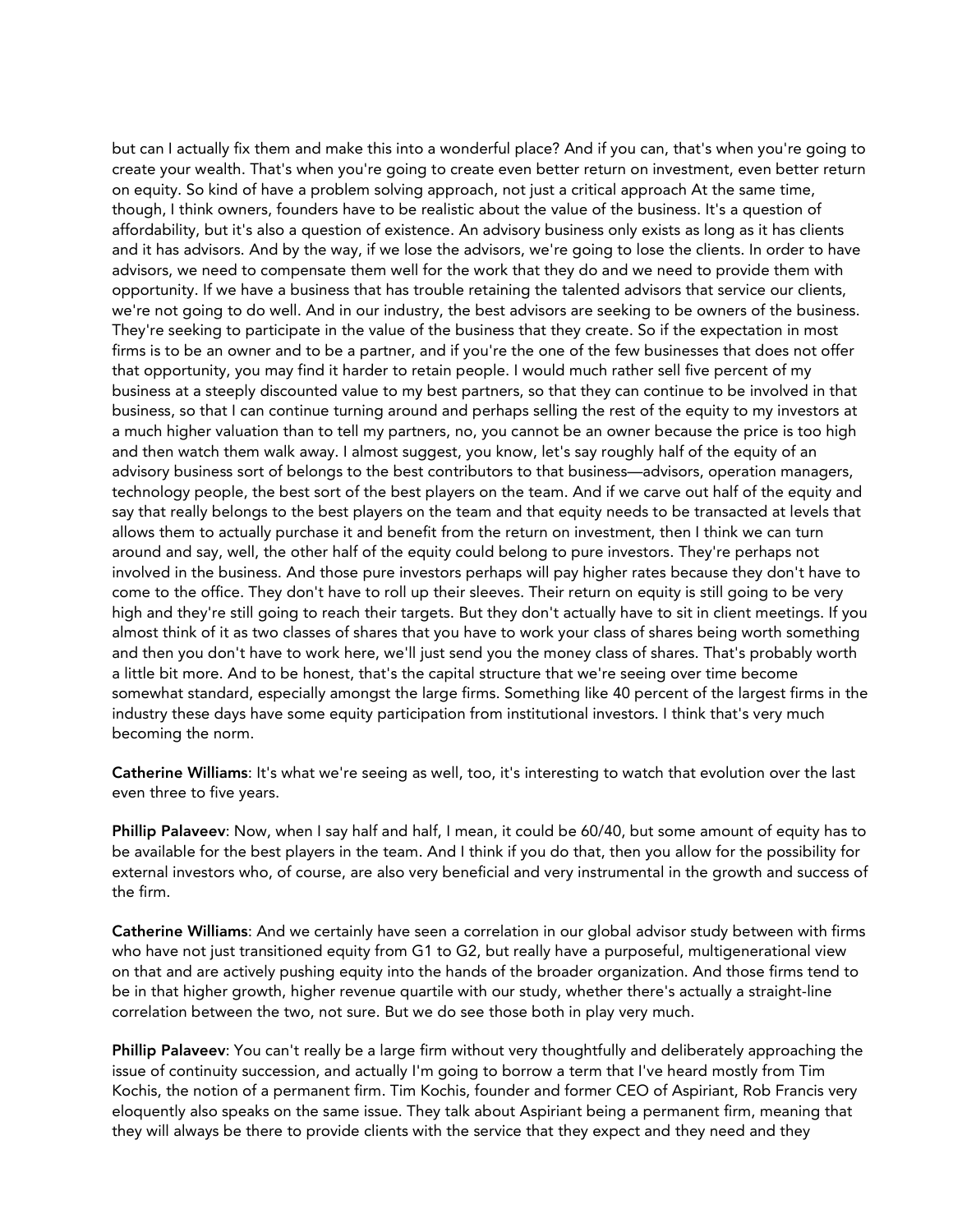deserve. And in order to do that, they will take the steps necessary to secure the talent, participation and collaboration of the partners and advisors that they need. That's kind of the necessary approach is to think of the firm as a permanent resource. And in order for the firm to be a permanent resource, it has to actually think about what happens with equity, what happens with the best people we have. And it's actually not a surprise that some of the more active acquirers in the marketplace are spending enormous time and attention actually exactly on developing the next generation.

Catherine Williams: Really embracing it, yeah.

Phillip Palaveev: It's not just give them equity, it's actually give them equity, but also teach them how to be good business owners and managers and leaders in the business, I, I keep saying that I can give my car to my kids, but before I do that, I need to teach them how to drive. Otherwise they just going to hurt themselves. And the same is true for being a business owner. If you're going to give someone a share of the business, particularly if they're going to operate that business, they've got to know what they're doing. They've got to know how to drive the car.

Catherine Williams: Well, I think as evidenced by our conversation today, and you mentioned this earlier, it's not just looking at that P&L, it's not just thinking only about how profitable are we, but really recognizing there are multiple factors that will either lend toward a healthy, vibrant organization or could detract from it, whether it's the people, the clients, the talent you have, how you're handling equity and compensation. So thank you for that. And I think it would sort of be easy if there was just one place to look within a business and then you could make that determination around, are you healthy or not? But I think as we've talked about, it really does. There's lots of different areas that you have to hit on in order to really achieve that.

Phillip Palaveev: You know, there's a lot to be said and perhaps in an entire different conversation about advisory businesses taking on debt in order to tackle equity transactions and some of these succession questions. We have mostly focused on the P&L, but I kept repeating that there are financial statements. Most of all, a balance sheet. And the balance sheet of an advisory firm can be very straightforward with no debt at all. But more and more advisory firms are actually taking on more complicated, complex capital structures. Many organizations are actually borrowing capital either to invest in growth or to retire founders or some combination thereof. In some of the capital may come from private equity. It may come from equity transactions. Some of the capital may be borrowed. You may be utilizing both. There's some very interesting conversations to be had around, how much can you borrow? How much of your cash flow? There's another financial statement, your statement of cash flows. How much of your cash flow can you actually use for succession versus operating the business? How much of the cash flow can be taken out of the business versus how much needs to remain? We can have another hour. Just talking about balance sheet.

Catherine Williams: We could and we probably should, because I agree with you and I think it's an area that, as you said, many firms are contemplating taking on debt in order to pay out G1 or make an acquisition, whatever it can be. It obviously is, you know, a number of different reasons why they're looking at that. And then what kind of debt do you take on? What's the form of that debt? And then certainly how much should you take and what we could easily do a whole other hour on that. But it's an important component and it's worth mentioning.

Catherine Williams: Well, Philip, thank you so much for joining us today, and I want to remind our audience, let our audience know that they can certainly connect with you via LinkedIn. I absolutely recommend that anyone listening today checks out The Ensemble Practice, your first book, your second book "G2: Building the Next Generation" in terms of what it really means to build a vibrant, healthy ensemble business. So